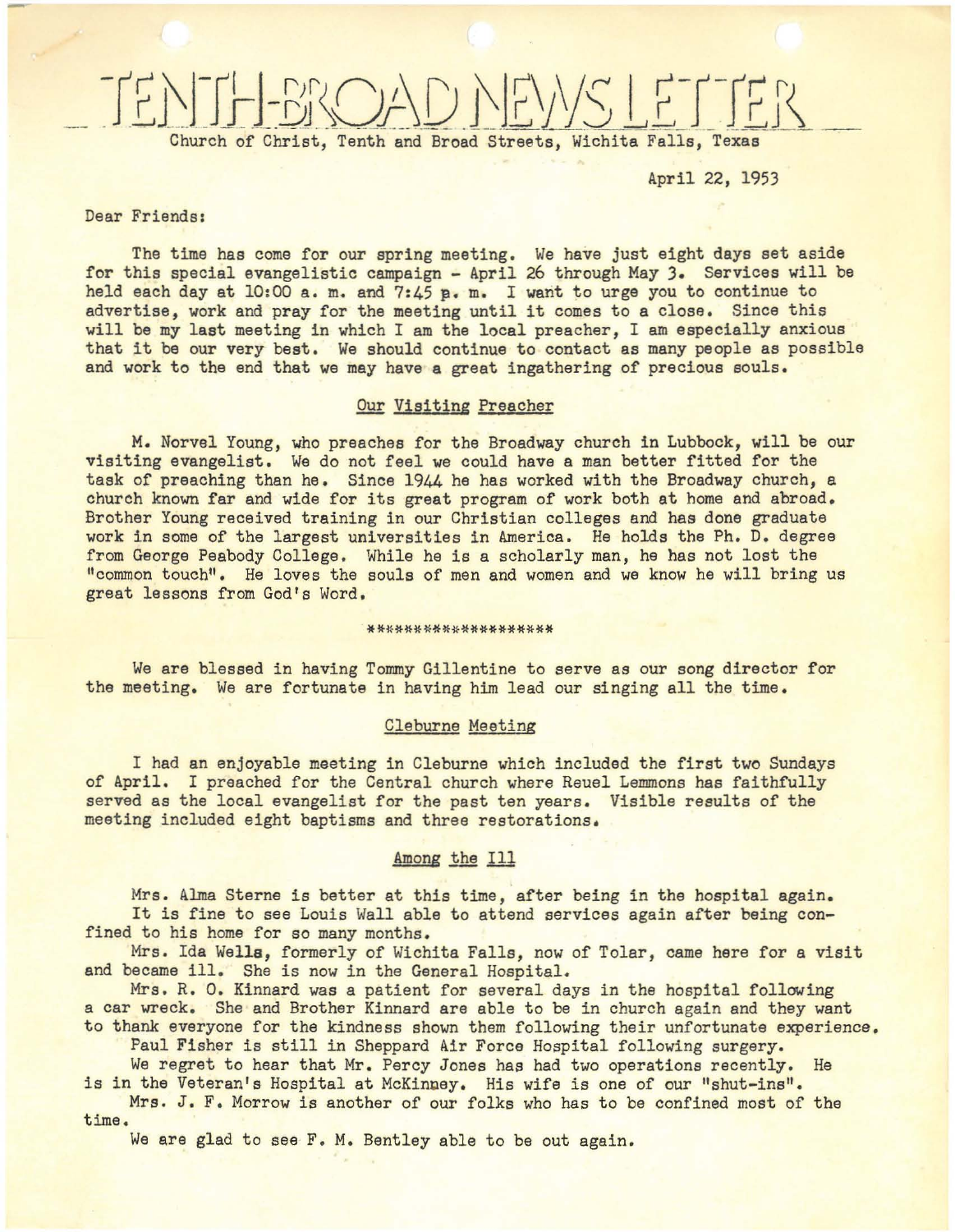#### Wedding Bella

Congratulations to:

•

Teddy Hamilton - Nelda Walker - married April 2. Lynn Lisle - Edna Admire - married April 17.

#### Sympathy

Our sympathy is extended to the family of Mr. J. F. Legge whose funeral was conducted April 22.

#### **New Arrivals**

Mr. and Mrs. B. L. McCoy are the proud parents of a baby boy. All are doing nicely including the grandparents, Mr. & Mrs. Berry Brown.

Mr. and Mrs. W. B. Farmer have a new girl.

Brother and Sister Seth Cunningham also are grandparents again. The Arley Bontragers have another son.

## Recent Responses

Darrold Leath, 2128 Harvard - zone 25 (Baptized) Jack Leath, 2128 Harvard - zone 25 (Baptized) Yvonne Townsend, 2128 Harvard - zone 25 (Baptized) Mrs. J. S. Sims, 1108 Austin - zone 1 (Restored) Herbert Sims, 1108 Austin - zone 1 (Membership) Jimmy Nolan Lee, Decatur, Texas (Baptized) Mr. and Mrs. Alvin W. Caldwell, 1673 Dayton - sone 26 (Baptized) Beverly Silk, 1519 North 7th - zone 11 (Membership) Sidney Shipley, 3770th Tng. Sqdn., SAFB - zone 10 (Membership and Restoration)

Joella Bruce, 1306 - 18th - zone 1 (Baptized) Mrs. Inez McDaniel, Route 1 - zone 23 (Restoration) James E. Turner, SAFB - zone 10 (Restoration and membership) Carl Smith, Burk Road - zone 10 (Membership)

In addition Mrs. Albert Burns, 1656 Pearl, recently was baptized expressing the thought her former baptism was not acceptable.

#### \*\*\*\*\*\*\*\*\*\*\*\*\*\*\*\*

May we count on you to be present at every service of the meeting? If you need transportation, let us know.

Faithfully yours, Geo, H. Stephenson

Geo. H. Stephenson